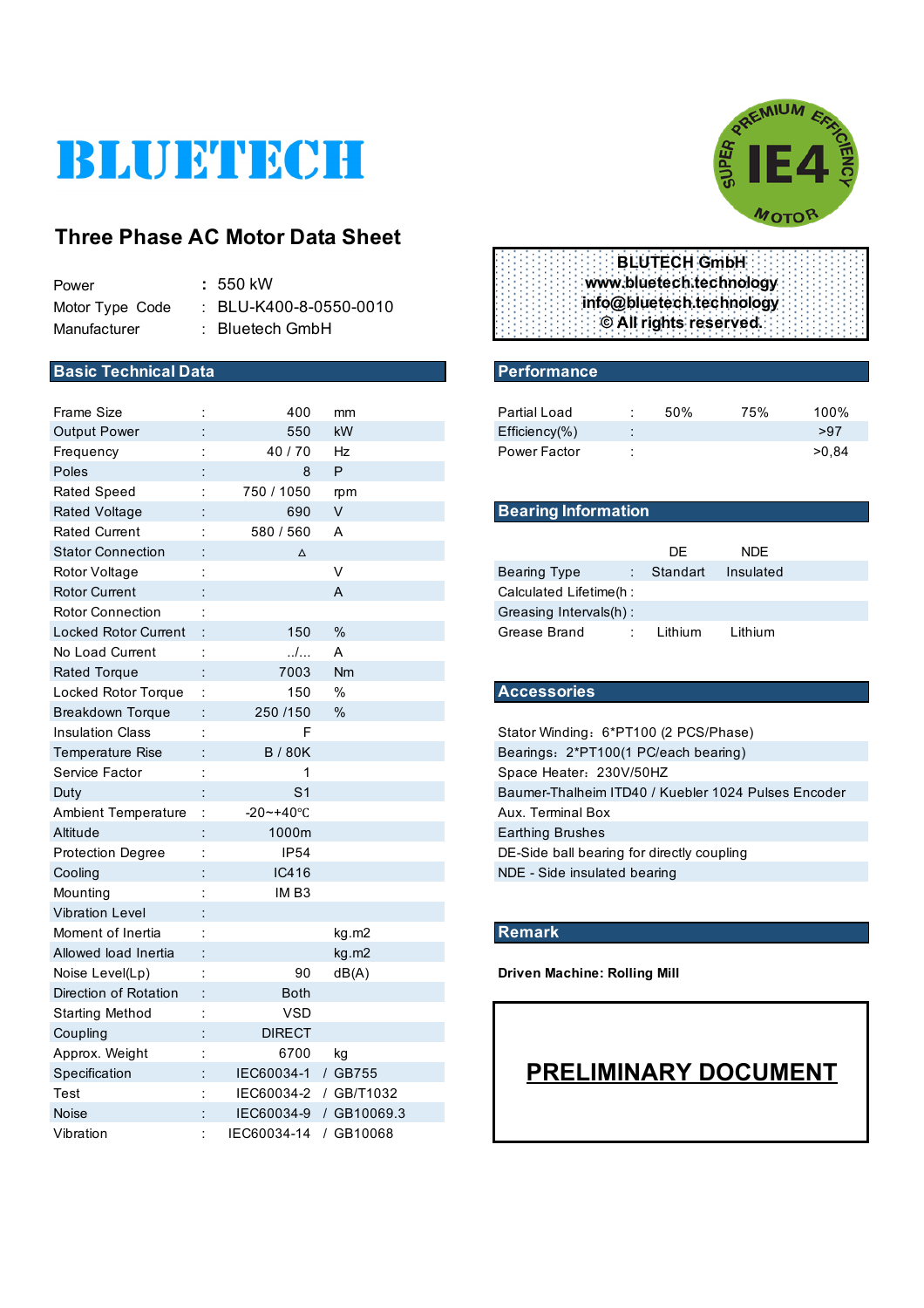



#### **Three Phase AC Motor Charts**

| Power           | $: 550$ kW                 |
|-----------------|----------------------------|
| Motor Type Code | $\pm$ BLU-K400-8-0550-0010 |
| Manufacturer    | : Bluetech GmbH            |
|                 |                            |

|  | BLUTECH GmbH:            |  |  |  |
|--|--------------------------|--|--|--|
|  | www.bluetech.technology  |  |  |  |
|  | info@bluetech.technology |  |  |  |
|  | CAll rights reserved.    |  |  |  |